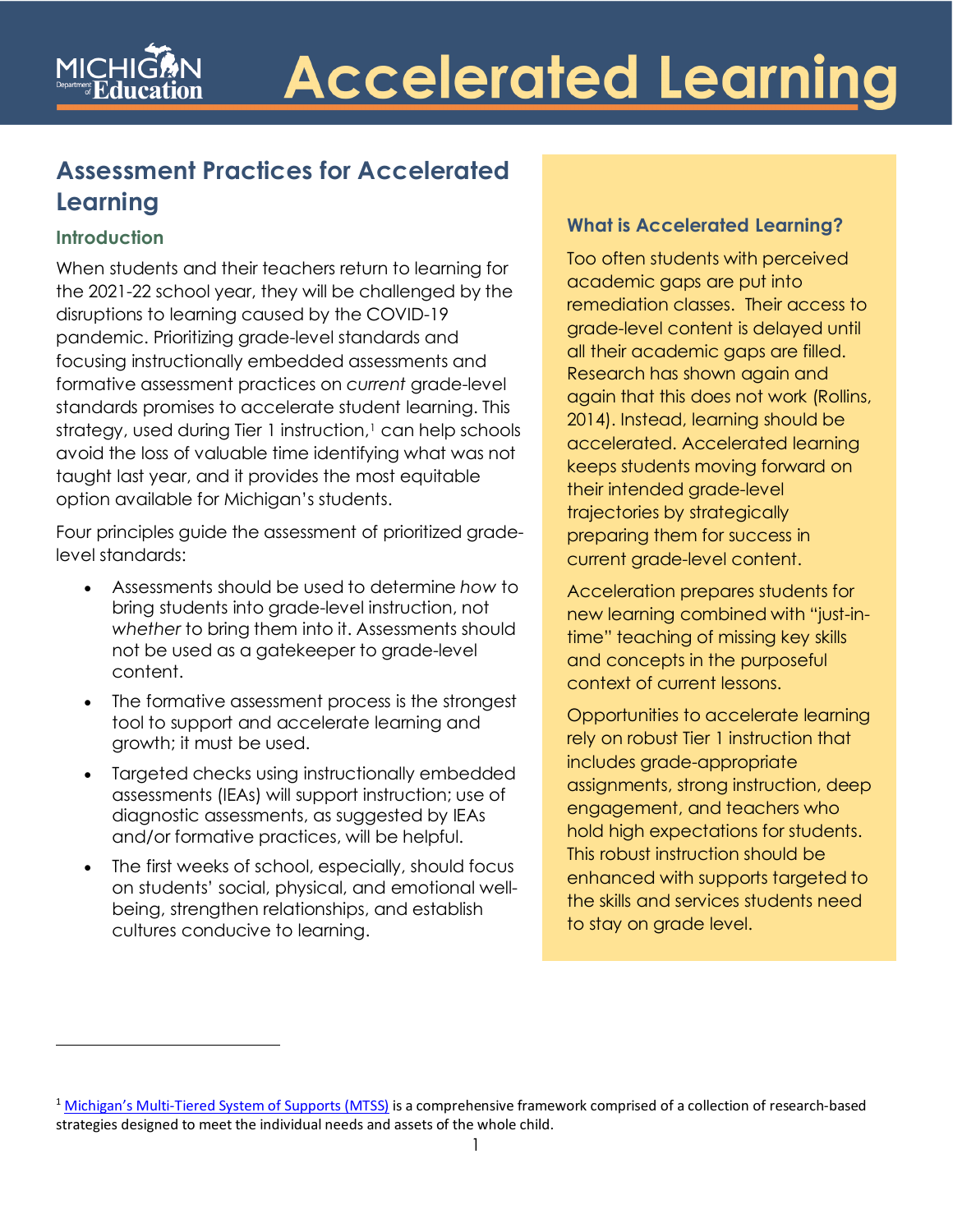### **Step One: Prioritize standards/identify essential skills.**

The basic questions that guide a true professional learning community serve to support the initial work of prioritizing standards and identifying essential skills and thinking ahead about how to assess them (DuFour, et.al. (2010).

These include:

- What are students expected to learn?
- How will they know if they learned it?
- What will be the response if they do not learn it?
- What will be the response if they already know it?

In thinking about those questions, educators identify the progression of essential knowledge and skills that need to be taught and assessed in every grade-level and subject area. Then, they can prioritize the knowledge and skills students need "just in time" for an upcoming unit. From there, they can start to fill in gaps and scaffold learning for students into the unit versus trying to teach all the knowledge and skills a student may have missed in the previous grade.

There is considerable benefit derived from the collaborative work in which staff/teachers engage to prioritize standards and prepare to assess the standards and essential skills. The Michigan Assessment Consortium's (MAC) online Learning Map, **[Prioritizing and Assessing Standards to Accelerate Student](https://www.michiganassessmentconsortium.org/wp-content/uploads/Learning-Map-Prioritizing-and-Assessing-Standards-to-Accelerate-Student-Learning.pdf)  [Learning,](https://www.michiganassessmentconsortium.org/wp-content/uploads/Learning-Map-Prioritizing-and-Assessing-Standards-to-Accelerate-Student-Learning.pdf)** provides practical guidance to engage in a process that prioritizes standards and provides examples of methods to assess students using instructionally embedded assessment.

It is important to remember that a list of prioritized standards focuses instruction and assessment but **does not remove the responsibility for teaching the other standards.** Elevating some standards to a higher status does not remove other standards; it instead relegates them to a supporting role. The POINT to prioritizing standards is to focus instruction and then align assessments[.2](#page-1-0)

The Michigan Department of Education (MDE), with support from English language arts (ELA) and mathematics educators from across the state, has identified model essential skills for each gradelevel. Distilled from the current academic standards, these skills align with the state summative assessments. These are cumulative skills in that they identify the foundational understandings that students need to have by the end of each grade-level.

The following offer additional guidance on essential skills.

- Disciplinary guidance such as the **MAISA/GELN/ELTF Literacy Essential Practices**
- Local or regional instructional resources and curricular materials

<span id="page-1-0"></span><sup>2</sup> What Are Power Standards? And How Do I Use Them? Angela Peery, Ed. D. Retrieved from [https://www.michiganassessmentconsortium.org/wp-content/uploads/What-do-we-mean-by-Power-Standards-by-Dr.-Angela-](https://www.michiganassessmentconsortium.org/wp-content/uploads/What-do-we-mean-by-Power-Standards-by-Dr.-Angela-Peery.pdf)[Peery.pdf.](https://www.michiganassessmentconsortium.org/wp-content/uploads/What-do-we-mean-by-Power-Standards-by-Dr.-Angela-Peery.pdf)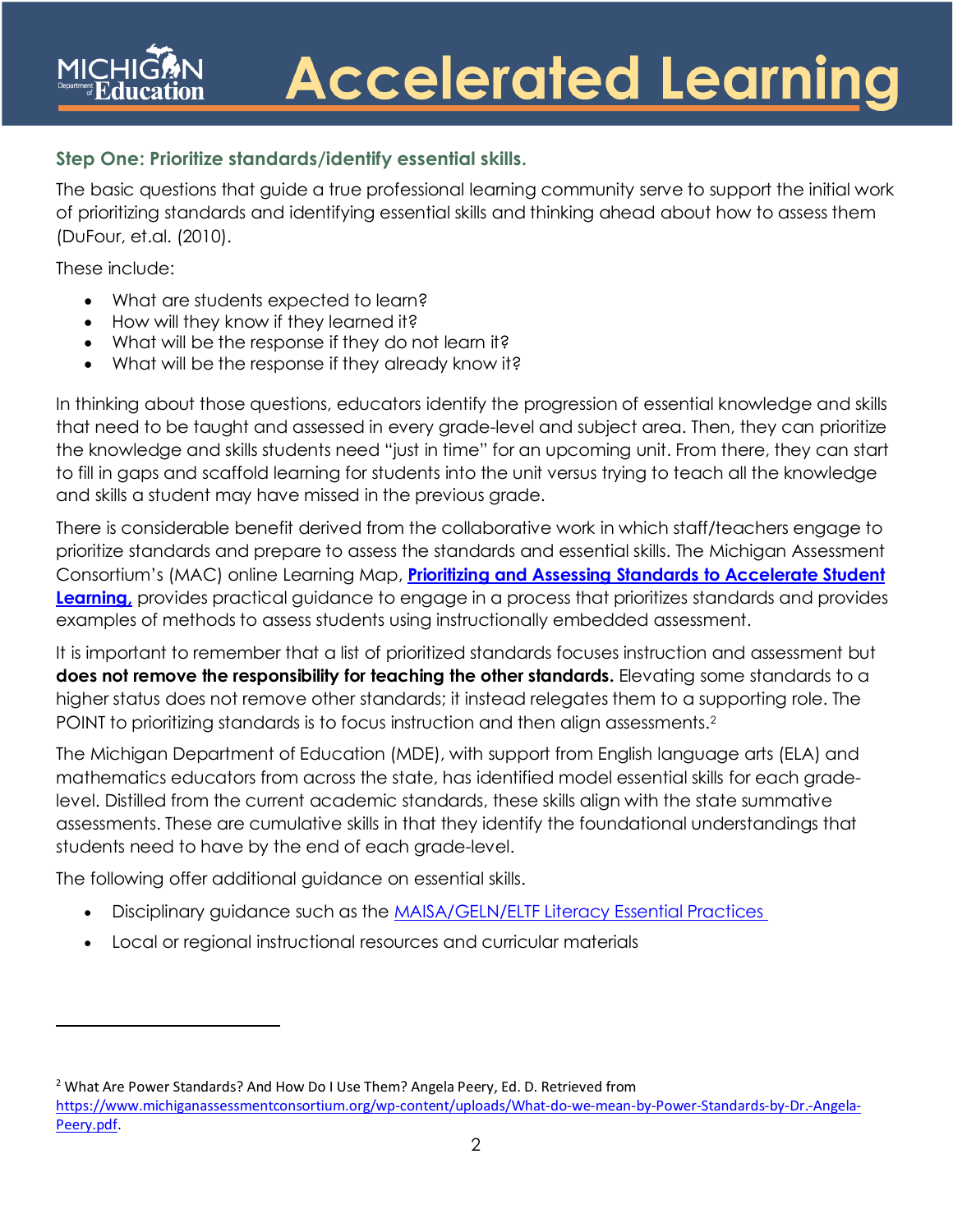### **Step Two: Begin with grade level instruction and assess as you go.**

As the new school year begins, establish an overarching priority of positive student growth. Build relationships in the context of conveying content and practices. Nurture a supportive classroom environment focused on a growth mindset. Start students with new grade level content and move them forward based on information gleaned through the formative assessment process, with the use of an assets-based approach.[3](#page-2-0) Work from grade-level standards and use cognitively demanding tasks and formative assessment practices to uncover student interests, assets, and needs to level the playing field and accelerate learning.

The following assessment practices, used periodically during instruction, will facilitate accelerated learning, and teachers will benefit from intentional support in using them throughout the school year.

#### **The Pre-Assessment Process**

Guskey & McTighe (2016) highlight three pre-assessment guidelines that can be applied to all types of assessment:

**Clarify your purpose.** It is important to be explicit about the purpose for the assessment and how the data will be used and share that information with students. Explain that the purpose is to shed light on what is going to be learned in order to optimize instruction, highlight learning targets, and help students set goals.

**Determine how the information will be used.** Actionable information is at the heart of highquality assessment. If data from the assessment cannot be acted upon and/or if there is no plan to provide feedback to teachers and students to inform instruction and improve learning, then the assessment becomes an empty activity.

**Use judiciously and efficiently.** Assess when it can provide information that teachers do not already have or cannot determine readily. Instructional time is extremely valuable, and any time not spent on advancing learning should be reduced or eliminated to the extent possible.

A helpful [toolkit from Oakland Schools](https://drive.google.com/file/d/1tCytuRBipB4n2VBhlXRpWmbAiN-VhuVX/view?usp=sharing) provides guidance and examples.

#### **Formative Assessment Process**

Formative assessment is a planned, ongoing process used by all students and teachers during learning and teaching to elicit and use evidence of student learning to improve student understanding of intended disciplinary learning outcomes and support students to become more self-directed learners (CCSSO FAST SCASS 2018).

Black and Wiliam (1998) indicate that effective formative assessment practice includes the enactment of the following steps:

- Teachers and students establish a common understanding of the task and its learning goals.
- Teachers elicit student thinking.
- Students respond to teachers' elicitation in ways that reveal their thinking.

<span id="page-2-0"></span><sup>&</sup>lt;sup>3</sup> "Asset-based teaching seeks to unlock students' potential by focusing on their talents. Also known as strengths-based teaching, this approach contrasts with the more common deficit-based style of teaching which highlights students' inadequacies." (ACRL Instruction Section 2018)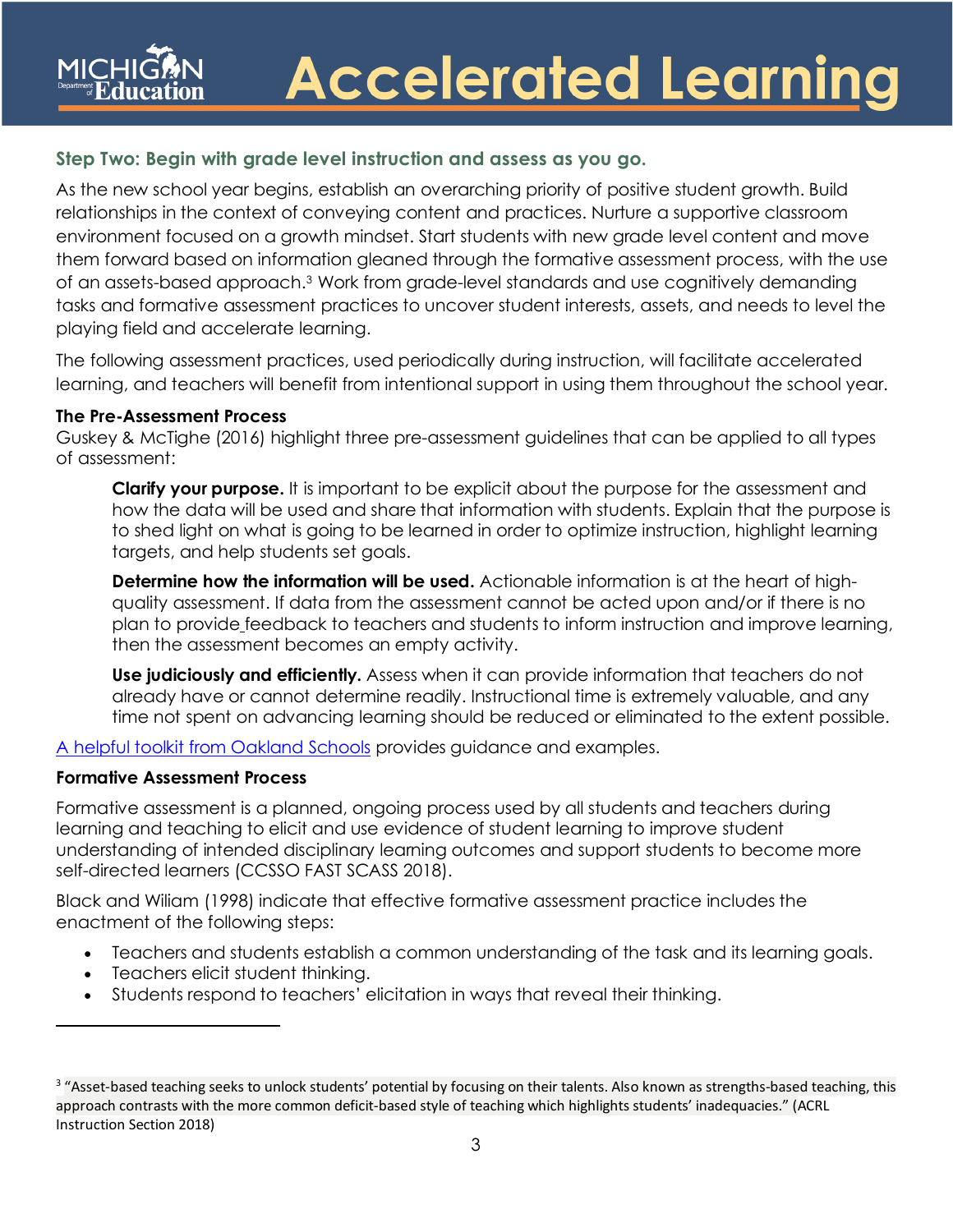- Teachers interpret students' responses to make sense of where students are relative to the goals for student learning.
- Teachers act (e.g., trying a new strategy) to move students in the desired direction, based on their interpretation.
- Teachers re-assess to measure the action's success. Thus, formative assessment is a process, not a "thing."

Research has shown that use of formative assessment has several positive impacts. It serves to 1) improve student learning; 2) increase student involvement; 3) help teachers to be more reflective about students' understandings; and 4) support students in identifying barriers to learning. Research put into practice in Michigan is understood through [Formative Assessment for MI Educators program](https://famemichigan.org/)  [\(FAME\).](https://famemichigan.org/) The components and elements of the formative assessment process are the foundation that support the development of capable learners. MDE offers sustained, job-embedded professional learning through the FAME program.

#### **Instructionally Embedded Assessment**

Instructionally embedded assessments (IEAs) are opportunities for teachers to assess student learning, within the course of a unit of study, gauge student understanding, provide feedback, determine next steps, and make instructional adjustments accordingly. They are meant to integrate classroom instruction, student learning, and assessment, and are woven into the instructional sequence. IEAs are intended to be relaxed, constant, and integrated or embedded within classroom instruction. Teachers have the flexibility to adapt IEAs to align with their priority standards and reflect the delivery of the content within their classrooms, which allows for a customized experience for each student. IEAs should give both teachers and students insights into the students' knowledge, skills, and understandings relative to the grade-level content. Due to the level of flexibility with IEAs, they can be quite developmentally and culturally appropriate for all students.

#### **Performance Assessment**

Performance assessments are designed to determine what students are able to do in relation to content standards developed at the state and local levels. These assessments measure complex sets of skills and understandings through student performance, such as conducting an investigation in science, developing a computer program to demonstrate functions in mathematics, analyzing source documents to compare and contrast different historical points of view in social studies, developing a multi-media presentation in English language arts, acting out a character in a theatrical production, or completing a painting in an arts class. The products of performance assessment can be of many types. They also typically require a checklist, a rubric, or some method for scoring students' responses to them.

There are two major types of performance assessment: events and tasks.

**Performance Event** – This is an on-demand performance assessment on which students are given little or no time to rehearse before performing or responding, and limited opportunities to improve their initial performance. Such assessments may take a class period or less to administer.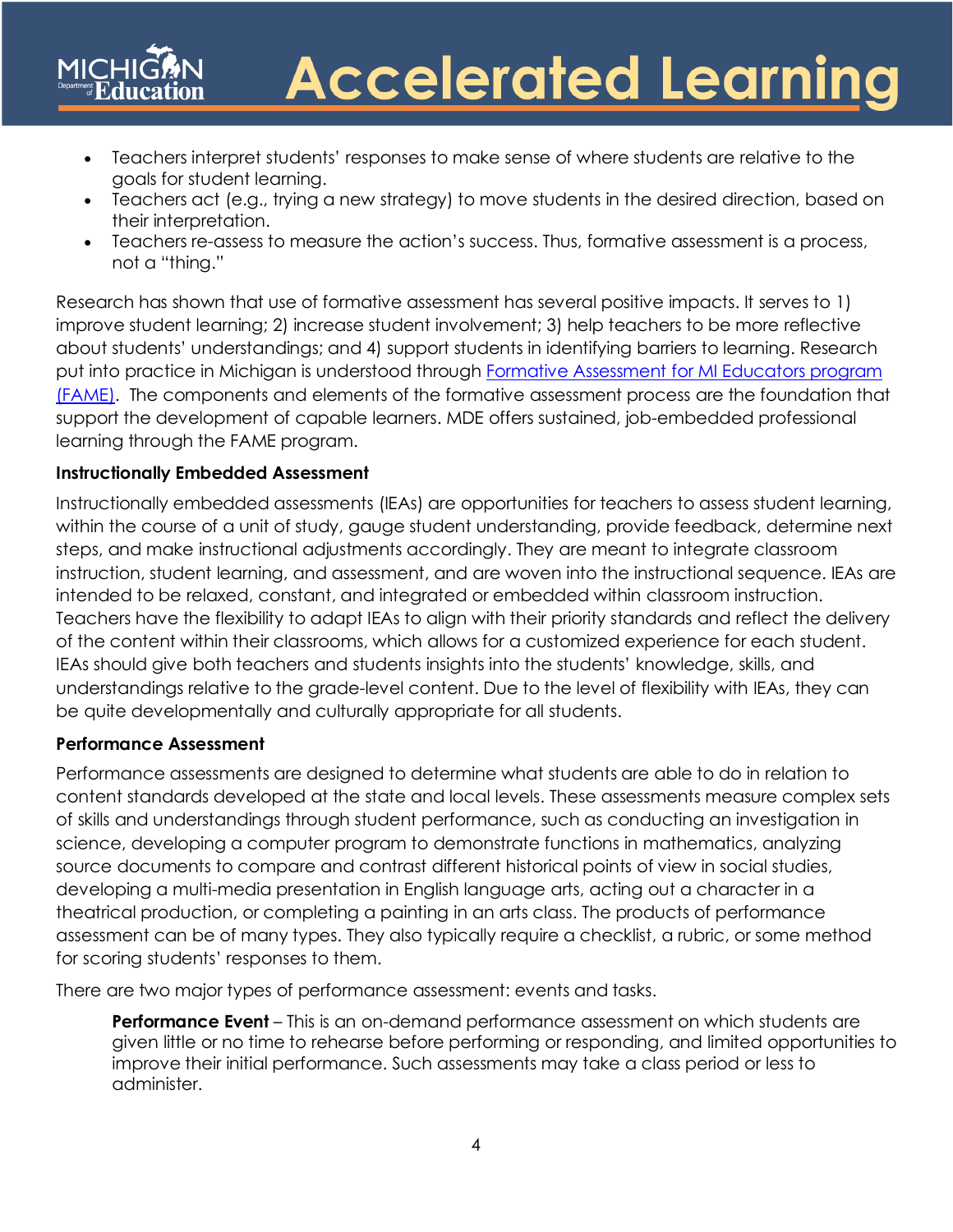**Performance Task** – In this type of performance assessment, students have days, weeks, or months to prepare a response. The resultant work may be lengthy and comprise multiple parts, involving multiple responses of different types to multiple prompts. Embedded in the task may be written-response items, presentations, papers, student self-reflections, performances, and so forth.

Well-crafted performance assessments will help educators gauge the levels of student understanding, help the teacher to correct any student misunderstandings, and provide instruction needed to move thinking and learning forward. Additionally, the assessment process can promote deeper student learning about the assessment topic, which is one reason why using performance assessment can help drive improved student learning and higher student achievement. To see examples of performance assessments, visit [maeia-artsednetwork.org](http://www.maeia-artsednetwork.org/)

#### **Assessing Social and Emotional Learning**

Assessment practices should support the whole child and reflect the complete academic system, which includes social and emotional learning (SEL). As a result, the school's balanced assessment system should include assessments of SEL - especially as students return from an extended learning disruption. The field of SEL assessment boasts a rich and ever-growing array of free and publicly available resources and assessments designed specifically for educators and schools. Be sure to choose assessment resources from ones that have been vetted and cataloged for their psychometrics, sensitivity, and accessibility by respected sources such as the Collaborative for Academic, Social, and Emotional Learning (CASEL). The Michigan Department of Education, School Health and Safety Unit also offers assessments as part of the ["Active Students Toolkit.](https://www.michigan.gov/mde/0,4615,7-140-74638_67383_67394---,00.html)"

#### **Interim Benchmark Assessment**

By aligning all classroom assessments to essential skills drawn from the Michigan Academic Standards, teachers can have confidence that their assessments will be predictive of performance on future state summative assessments. This is also true for interim benchmark assessments, such as the SBAC interim assessments, that are based on Michigan's content standards. To the extent that the interim benchmark assessments that your district uses reflect state standards, the more useful that information will be in predicting future performance on state summative assessments.

#### **Planning**

- Identify the essential skills needed for just-in-time learning of current grade-level content.
- Design new, or use existing, pre-assessments to plan for differentiation of content.
- Use results from pre-assessments to inform instruction.
- Prioritize K-12 instructional standards for the 2020-21 school year.
- Implement instructional approaches to meet the range of student needs as they return to school in the fall.
- Identify assessment ideas that allow students to demonstrate understanding in a variety of ways.
- Assess and provide instruction in the content areas in face-to-face, virtual, and blended classroom environments.
- Incorporate well-being and SEL/trauma-informed practices into instruction.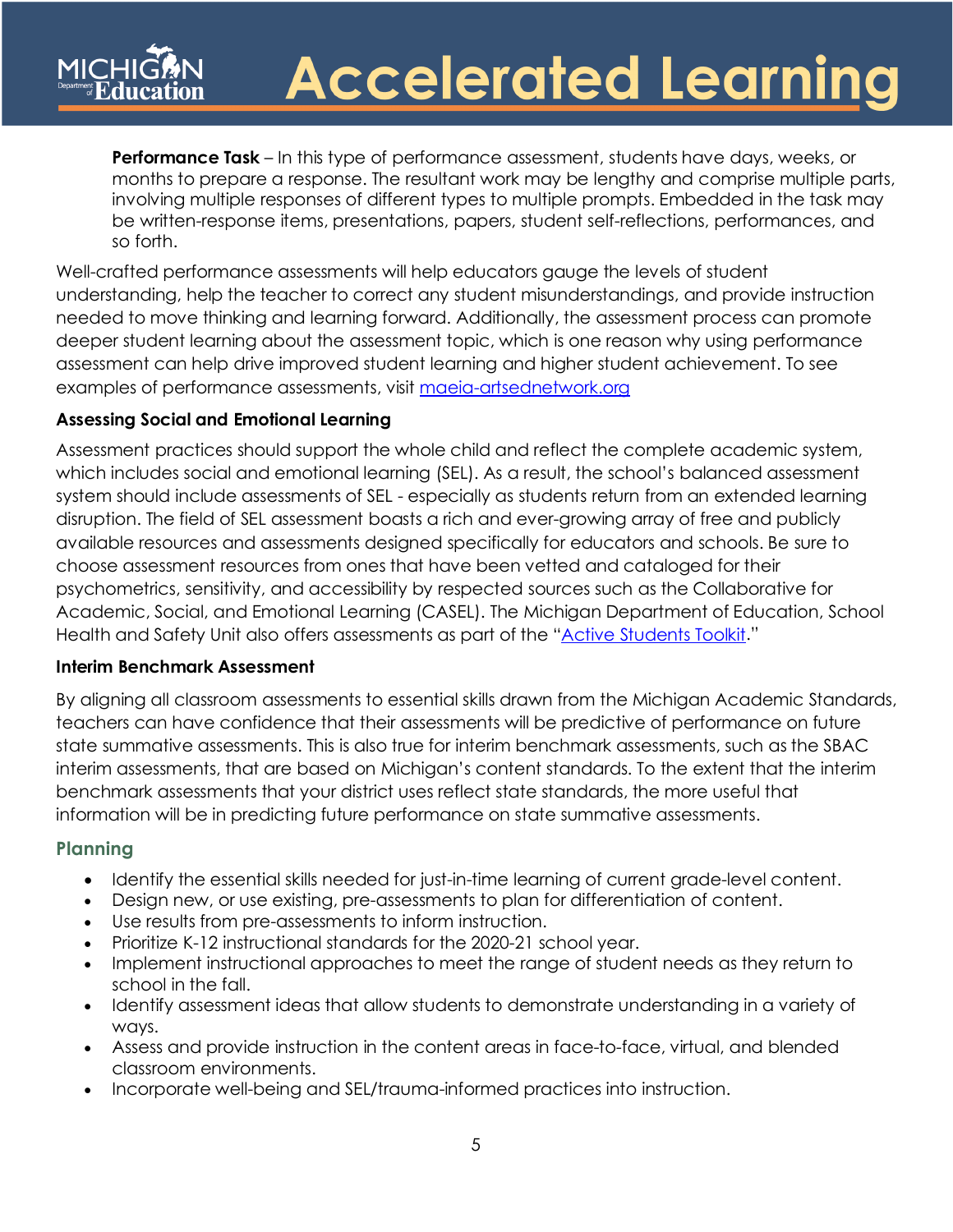#### **References**

Association of College and Research Libraries (ACRL) (2018) 5 Things You Should Read About Asset-Based Teaching. Retrieved from [https://acrl.ala.org/IS/wp-content/uploads/is](https://acrl.ala.org/IS/wp-content/uploads/is-research_5Things_asset-based-teaching.pdf)[research\\_5Things\\_asset-based-teaching.pdf](https://acrl.ala.org/IS/wp-content/uploads/is-research_5Things_asset-based-teaching.pdf)

Black, P. & Wiliam, D. (1998) Inside the Black Box: Raising Standards Through Classroom Assessment, Phi Delta Kappan October 1998 pp.139-148

Brookhart, S. & Nitko, A.J. (2019) Educational Assessment of Students (8th edition). Pearson.

Brookhart, S., Stiggins, R., McTighe, J., & Wiliam, D. (2019). The Future of Assessment Practices: Comprehensive and Balanced Assessment Systems. Retrieved from <https://www.learningsciences.com/assessment-paper/download/>

- Council of Chief State School Officers (CCSSO) Formative Assessment for Students and Teachers (FAST) SCASS (2018). Revising the Definition of Formative Assessment. Retrieved from [Revising the](https://www.ccsso.org/sites/default/files/2018-06/Revising%20the%20Definition%20of%20Formative%20Assessment.pdf)  [Definition of Formative Assessment.pdf \(ccsso.org\)](https://www.ccsso.org/sites/default/files/2018-06/Revising%20the%20Definition%20of%20Formative%20Assessment.pdf)
- DuFour, R., DuFour, R., Eaker, R., & Many, T. (2010)*. Learning by doing: A handbook for professional learning communities at work.* Bloomington, IN: Solution Tree Press.
- Guskey, T. R. & McTighe, J. (2016). PRE-ASSESSMENT: Promises and Cautions. Educational, School, and Counseling Psychology Faculty Publications. 17. [https://uknowledge.uky.edu/edp\\_facpub/17](https://uknowledge.uky.edu/edp_facpub/17)

Hattie, John. (2008) Visible Learning: A synthesis of over 800 metanalyses relating to achievement

[The Pre-Assessment Process Achieving Learning Outcomes Through Pre-Assessment Tasks and](https://drive.google.com/file/d/1tCytuRBipB4n2VBhlXRpWmbAiN-VhuVX/view?usp=sharing)  [Practices](https://drive.google.com/file/d/1tCytuRBipB4n2VBhlXRpWmbAiN-VhuVX/view?usp=sharing) (Oakland Schools 2020)

### **Funding**

To support professional learning for staff, consider tapping Title money or school improvement funds.

#### **Resources**

### **Return-to-school guidance**

- An introduction to Oakland [Schools Curriculum, Instruction, and Assessment Toolkits for COVID-](https://youtu.be/nNeD3F60ouk)[19 Reopening](https://youtu.be/nNeD3F60ouk) (Video resource by Oakland Schools, 2020)
- [Fostering Recovery: Restoring Opportunities to Learn](https://resources.finalsite.net/images/v1611939212/resanet/yrgvufjizkqokjn1e0pl/Fostering-Recovery-document-2021.pdf) (Wayne RESA, 2021)

#### **Essential skills**

• [Literacy Essentials](https://literacyessentials.org/) (General Education Leadership Network)

#### **Assessment resources**

- [Michigan Assessment Consortium \(MAC\) website](http://www.michiganassessmentconsortium.org/) offers a vast amount of resources and professional learning opportunities
- Leading Modern Learning: A Blueprint for Vision-Driven Schools (Second Edition), by Jay McTighe and Greg Curtis (Solution Tree, 2019)
- *Assessing Student Learning by Design: Principles and Practices for Teachers and School Leaders*, by [Jay McTighe](https://www.tcpress.com/jay-mctighe) and [Steve Ferrara](https://www.tcpress.com/steve-ferrara) (Teachers College Press, 2021)